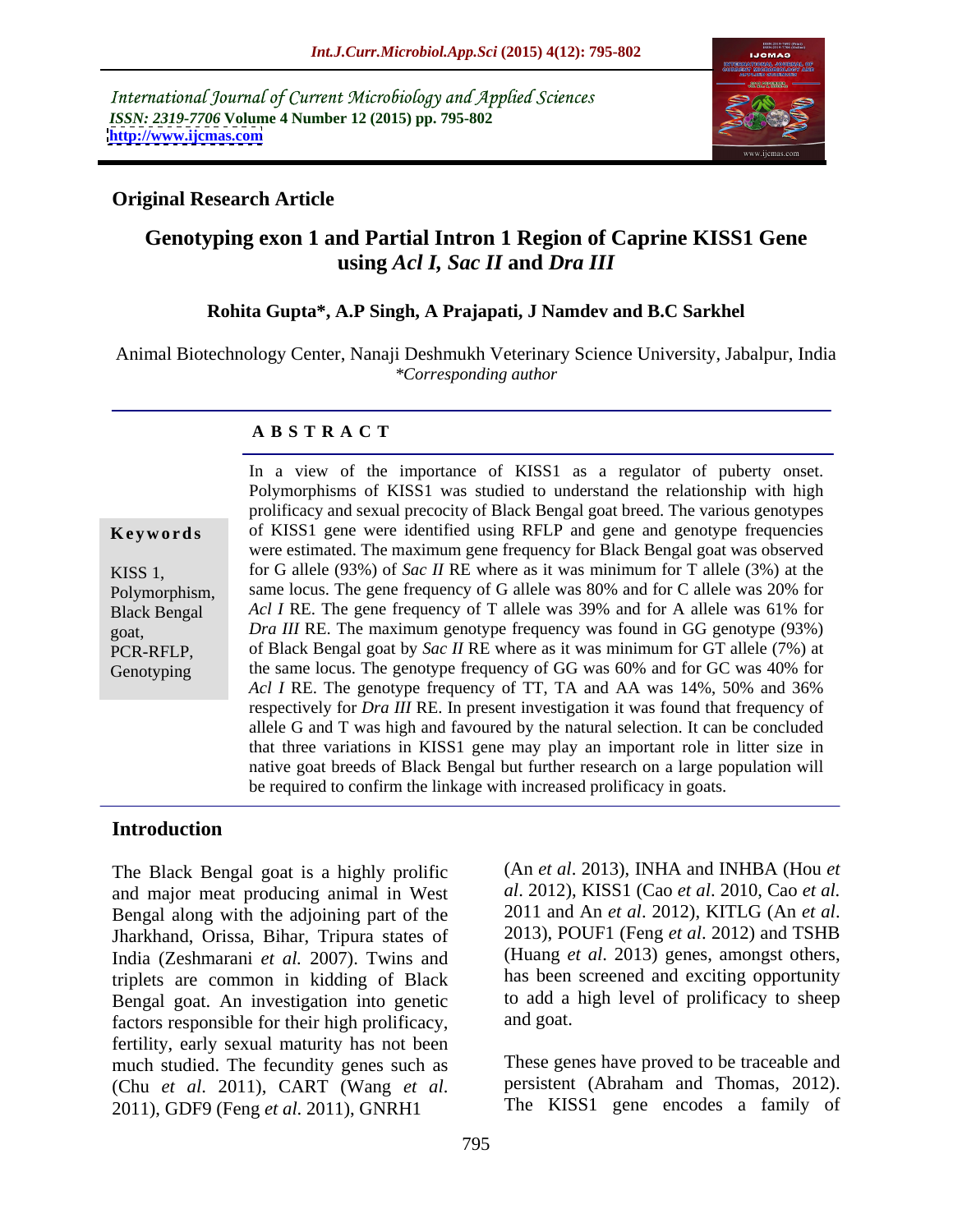neuropeptides called kisspeptins, which activate receptor G protein-coupled wavelengths of 260 and 280) of DNA was receptor-54 and play a role in the assessed by using a NanoDrop 2000 neuroendocrine regulation of GnRH secretion (Smith *et al.* 2006). Kisspeptins Waltham, MA) and gel electrophoresis. The are very potent elicitors of luteinizing hormone (LH) and follicle-stimulating 270-2278 ng/µl and diluted upto 50 ng/µl hormone (FSH) secretion in different mammalian species (Gottsch *et al.* 2004; for further use. Dhillo *et al.* 2005). Specifically in the female, the hypothalamic KISS1/ GPR54 **Polymerase Chain Reaction (PCR) for** system seems to operate as a central conduit **KISS 1 Gene** for not only the negative but also the positive feedback regulation of In the present study the exon 1 and partial gonadotropins, thereby playing a substantial intron 1 region of 1101 bp of KISS1 gene role in the generation of the preovulatory was selected for SNP investigation and surge of LH (An *et al.* 2013) These findings genotyping. On the basis of the caprine suggest that the *KISS1* gene could be an *KISS1* gene sequence (GenBank accession excellent candidate gene for reproductive Mo. GU142847), pairs of primers (F: 5'traits in caprine (Ohtaki *et al.* 2001). Genetic improvement of polygenic traits can be enhanced by marker assisted selection which was selected to amplify the exon 1 and has higher accuracy in estimating the genetic partial intron 1 of the *KISS1* gene (Cao *et al.*

tube separately for each sample. The extracted from white blood cells using a standard phenol-chloroform extraction protocol (Sambrook et al, 1989). All experi-<br>Restriction Digestion of the PCR ments were performed in accordance with **Products** the animal ethics committee of the institution where the experiment was The SNPs of the *KISS1* gene were

(A260/A280 ratio, i.e absorbance at Spectrophotometer (Thermo Scientific, genomic DNA concentration ranged from with nuclease free water and stored at  $-20^{\circ}$ C for further use.

# **KISS 1 Gene**

value of animals (Dekker, 2004). 2010). The 25-µL reaction volume contained **Materials and Methods** mix (Fermentas) and 0.5 µM of each primer. Genomic DNA Isolation 35 cycles of denaturation at 94<sup>o</sup>C for 30 s, Five ml of blood sample was collected from  $72^{\circ}$ C for 35 s, with a final extension at 72<sup>o</sup>C total eighteen Black Bengal goats for 10 min. PCR amplification was maintained at goat breeding farm, NDVSU, confirmed by running, 10 µl of PCR product Jabalpur, where all diets were uniform and mixed with 6X gel loading dye from each health, fertility and production records were tube on 1.5 % agarose gel at a constant maintained. Blood was collected from voltage 80 V for 50 to 60 min in 0.5X TBE jugular vein, using EDTA coated vacutainer buffer. The amplified product was visualized collected blood samples were brought to the under UV light and documented by gel laboratory on ice. The genomic DNA was documentation system (Syngene, Gene CCT GTG TTT GCT GGA CAG TCT and R: 5'- TGC TCC CTC CCA ACC TTC TT) 50 ng genomic DNA,  $12.5 \mu L$  2X reaction mix (Fermentas) and  $0.5 \mu M$  of each primer. The cycling protocol was 5 min at 95°C and annealing at  $64 \text{ °C}$  for 30 s, and extension at as a single compact band of expected size Genius Bio Imaging).

### **Restriction Digestion of the PCR Products**

conducted. The quantity and quality genotyped by polymerase chain reaction-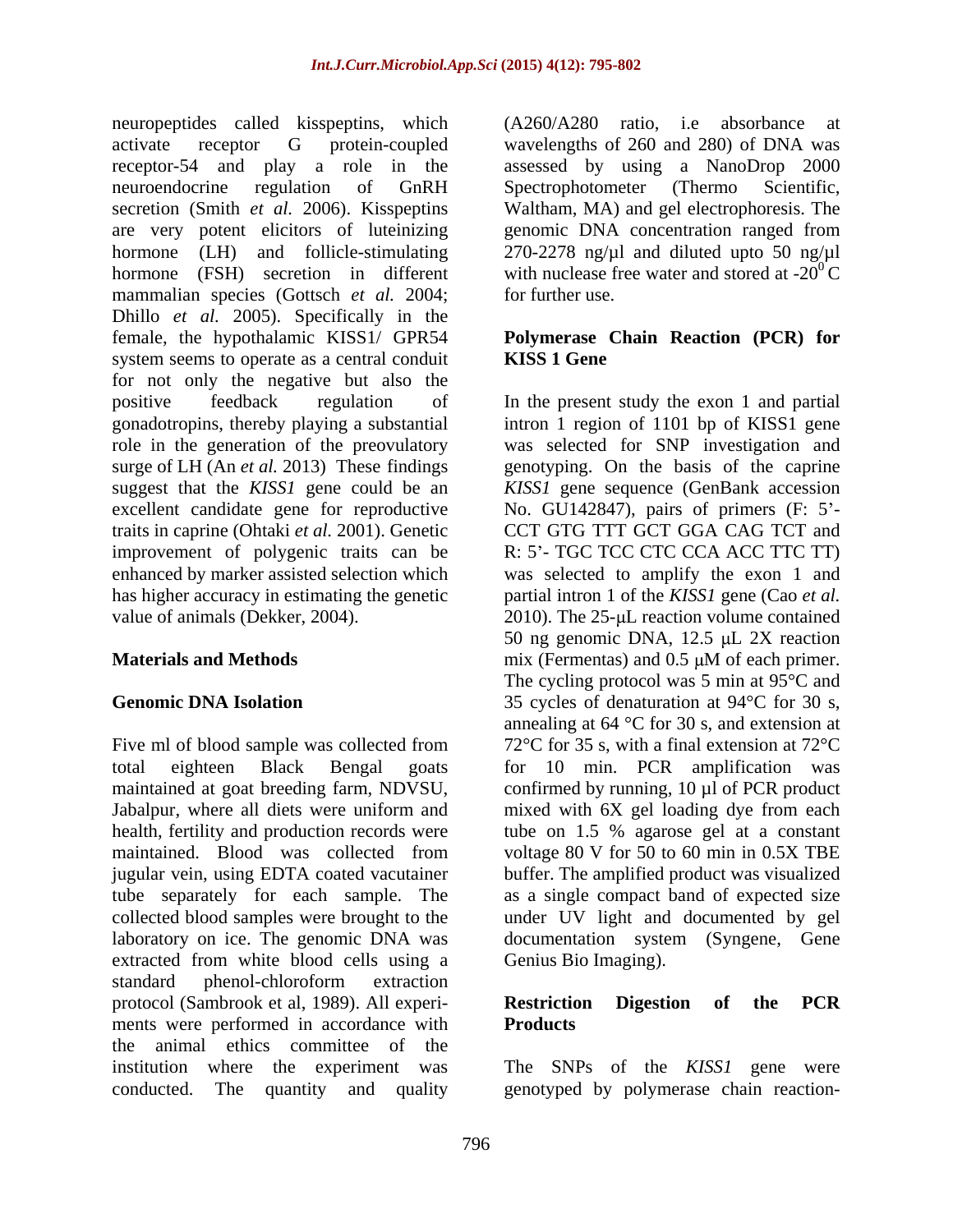restriction fragment length polymorphism (PCR-RFLP) using the restriction enzymes *Acl I, Sac II* and *Dra III* (Thermo Total number of individuals of particular scientific). The PCR products 10µl from genotypes each tube were digested with 1 U restriction enzymes (Acl I /Sac II /Dra III), in the manufacturer's  $10 \text{ X}$  assay buffer in the final reaction volume of 30µl. The reaction **Results and Discussion** mixture was centrifuged for few seconds for

After restriction digestion, the PCR products agarose gel and a single clear band of 1101 were electrophoreses on 1.5 % agarose gel bp was obtained (Fig. 1). (according to the expected size of fragments) adding 5 µl ethidium bromide in Three restriction enzymes used for 100ml solution. A constant voltage of 80V restriction digestion of KISS 1 gene (1101 for 60 minutes was applied to gel bp) were *Acl I, Sac II and Dra III*. The electrophoresis apparatus, using 0.5X TBE amplified PCR product was digested with buffer. The digested PCR samples, 6X *Acl1* enzyme and revealed GG and GC loading dye and GeneRuler<sup>TM</sup> (Fermentas life sciences) 100bp DNA Ladder (Range, band size for GG genotype was 1101 bp and 80-1013 bp) was used as a molecular size for GC were 1101, 805 and 296 bp. marker. The bands were visualized under Restriction enzyme, *Sac II* revealed two UV light and documented by gel senotypes, GG and GT genotype. documentation system. The RFLP product were determined by comparing with size of 1101 bp whereas heterozygous molecular size marker and the genotypes genotype GT revealed a band size of 1101, were then determined. **647** and 454 bp. After the digestion with the

The gene and genotype frequencies were detected by studying the presence or absence compared with available literature and in addition molecular size of the bands was confirmed by comparing with 100 bp **Geneand Genotype Frequency of KISS1** molecular marker.

The frequencies of genotypes were Gene frequencies and genotype frequencies calculated. for KISS1 gene have been summarized in

Genotype frequency  $=$ 

genotypes ------------------------------------------------------

Total number of individuals of all genotypes

# **Results and Discussion**

uniform mixing and then incubated at 37<sup>°</sup>C PCR amplification of Exon 1 and partial and for 4 hours in the thermo Cycler and intron 1 region of KISS1 gene was used as deactivation at 65 C at 20 min. target to reveal the polymorphism. The PCR Analysis of the PCR-RFLP Products amplified product of KISS 1 gene was amplification was carried out and the subjected to electrophoreses on 1.5% bp was obtained (Fig. 1).

**Gene and Genotype Frequency TT, TA** and AA were obtained. of specific size band patterns. Before 598 and 503 bp and homozygous AA genotyping these band patterns were revealed a band size of 598 and 503 bp Three restriction enzymes used for genotypes in Black Bengal goat breed. The genotypes, GG and GT genotype. Homozygous genotype GG revealed a band last enzyme, *Dra III*, the three genotypes TT, TA and AA were obtained. Homozygous genotype TT reveals a band size of 1101 bp whereas heterozygous genotype TA revealed a band size of 1101,  $(Fig.2)$ 

# **Gene**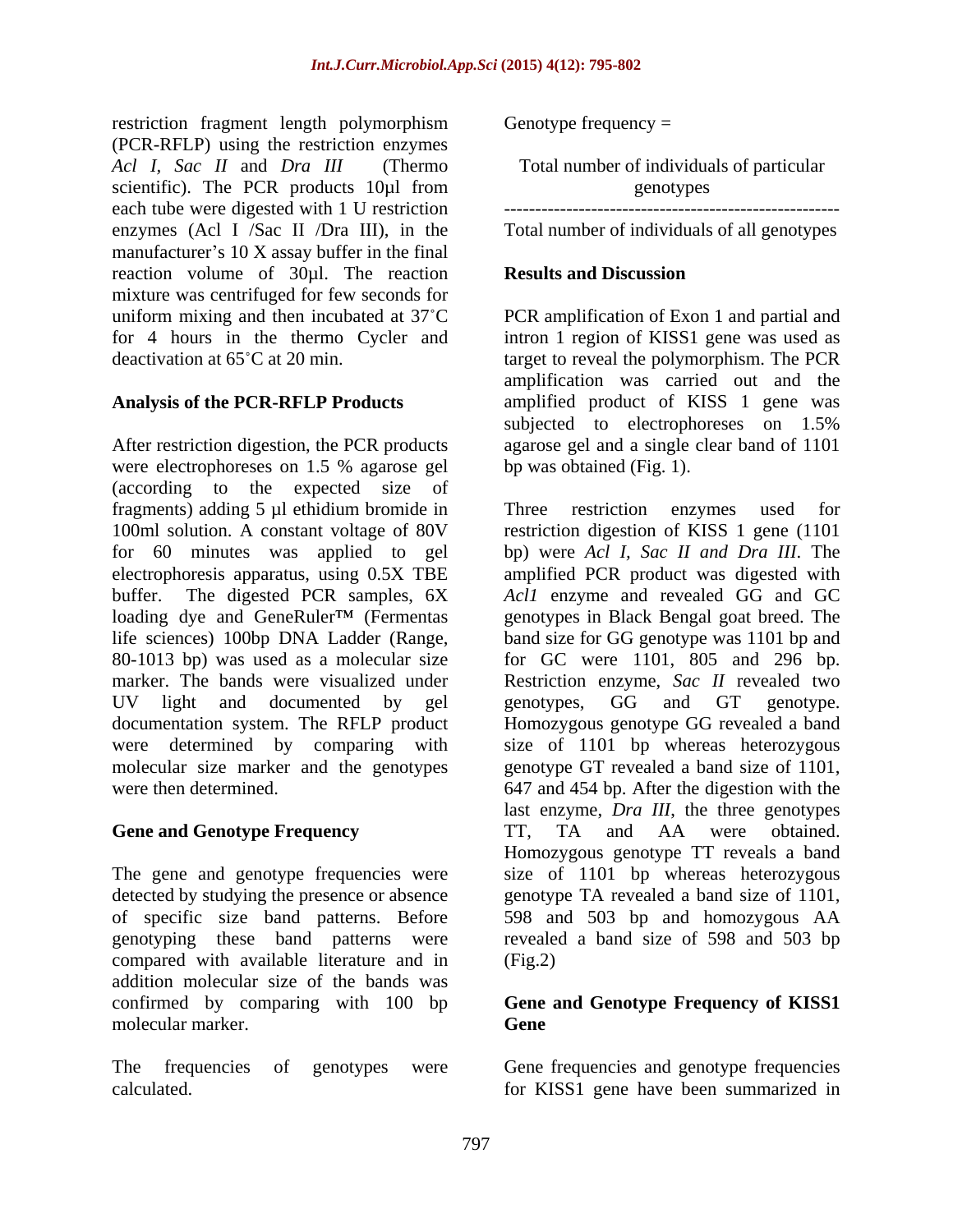Table 1 and 2 respectively. The maximum *Acl I* RE. The gene frequency of T allele

The maximum genotype frequency was 60% and for GC was 40% for *Acl I* RE. The genotype frequency of TT, TA and AA was 14%, 50% and 36% respectively for *Dra III*

GG and GC in Black Bengal breed of goat. seen in these breeds of goat. The frequency of GG genotype was higher than GC genotype. The allelic frequency of G allele Identification of the candidate genes which was higher than C allele. Similar findings are responsible for variation in quantitative were also reported by Cao *et al.* (2010) traits has been a challenge in modern showing higher frequency of GG genotype genetics. So far, there are few reports of in JG (Jining Grey) breed (82%), LC KISS1 as a candidate gene for reproductive (Liaoning Cashmere) breed (77%) and IMC traits in animals, which revealed that KISS1 (Inner Mongolia Cashmere), BG (Boer) and gene plays an important role in animal WDG (Wendeng dairy ) breed (83%) of goats.

GT genotype. The allelic frequency of "G"  $g.2270C>T$ ,  $g.2489T>C$ ,  $g.2510G>A$ , allele was higher than allelic frequency of  $g.2540C>T$ ,  $g.3864$  3  $865delCA$  and "T". Similar findings in LC goat breed was reported by Cao *et al.* (2010) showing high

gene frequency for Black Bengal goat was Cao *et al.,* (2010) also reported that the observed for G allele (93%) of *Sac II* RE frequency of GT genotype was higher than where as it was minimum for T allele (3%) GG genotype in JG and IMC goat breeds at the same locus. The gene frequency of G and TT genotype was higher in BG and allele was 80% and for C allele was 20% for WDG goat breeds. frequency of GG genotype (49%). However WDG goat breeds.

was 39% and for A allele was 69% for *Dra*  The 1101 bp amplified product after *III* RE. digestion with *Dra III* revealed three found in GG genotype (93%) of Black allelic frequency of A allele was higher than Bengal goat by *Sac II* RE where as it was T allele. Similar finding was reported by minimum for GT allele (6.7%) at the same Cao *et al.* (2010) that TA genotype has high locus. The genotype frequency of GG was genotype frequency in LC and IMC goat genotypes. The frequency of TA genotype was higher than AA and TT genotype. The breeds.

RE. and absence of CC, TT genotype may be PCR-RFLP analysis of KISS1 gene after may also be due to small population size digestion with *Acl I* revealed two genotypes taken under the present investigation. In However homozygous CC genotype was not frequency of allele G and T was high and The lower frequency of GC, GT genotype due to unfavorable natural selection. This present investigation it was found that favoured by the natural selection.

reproduction Tomikawa *et al.* (2010).

The 1101 bp amplified product after polymorphism were detected in KISS1 gene digestion with *Sac II* restriction enzyme for Black Bengal goat breed by PCR-RFLP revealed two genotypes i.e., GG, GT in using three different REs. An *et al.* (2013a) Black Bengal breed of goat. However reported 10 polymorphism in three Chinese homozygous TT genotype was absent. The goat breeds SN, GZ and BG g.1147T>C, frequency of GG genotype was higher than g.1417G>A, g.1428\_1429delG, g.2124C>T, In the present investigation three g.2270C>T, g.2489T>C, g.2510G>A, g.2540C>T, g.3864\_3 865delCA and g.3885\_ 3886 ins ACCCC.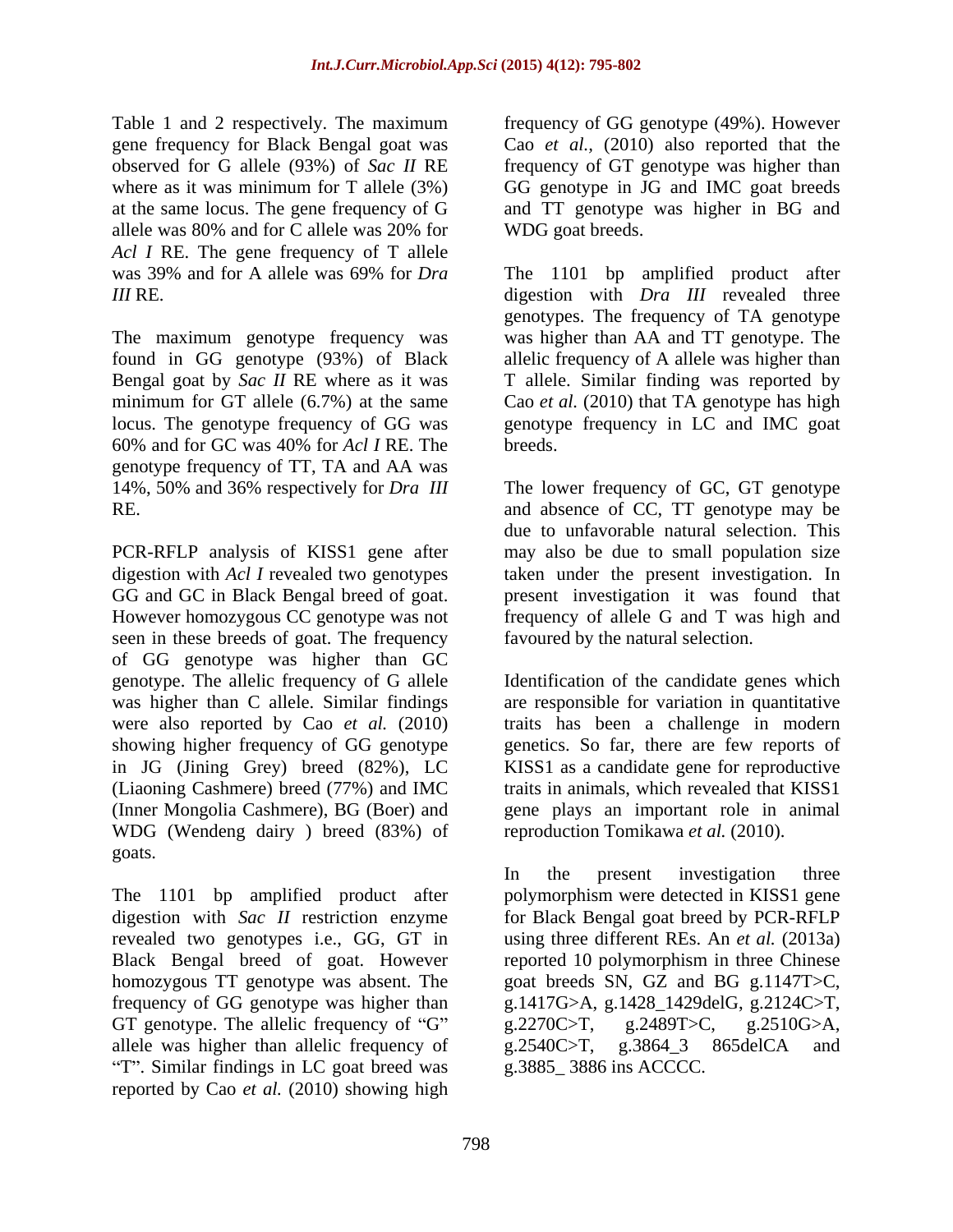### *Int.J.Curr.Microbiol.App.Sci* **(2015) 4(12): 795-802**

|         | <b>Allele</b> | $\Gamma$ and fractionary | Percentage |
|---------|---------------|--------------------------|------------|
| Acl 1   |               |                          |            |
|         |               |                          |            |
| Sac II  |               |                          |            |
|         |               |                          |            |
| Dra III |               |                          |            |
|         |               |                          |            |

# **Table.1** Gene frequency of KISS I gene of black Bengal breed

**Table.2** Genotype frequency of KISS I gene of black Bengal breed

| RE       | Genotype                        | <b>Genotype Frequency</b> | Percentage   |
|----------|---------------------------------|---------------------------|--------------|
| AclI     | $GG_{(9)}$                      |                           | $\sqrt{200}$ |
| 296bp    | $GC_{(6)}$                      |                           |              |
| Sac II   | $GG_{(14)}$                     | 0.933                     | 93.3%        |
| $454$ bp | U1(1)                           | $\cdots$                  |              |
| Dra III  | $\mathbf{I}$ $\mathbf{I}$ $(2)$ |                           |              |
| 504bp    | — .<br>$(A_{(7)}$               |                           |              |
|          | $AA_{(5)}$                      | <b>0.50</b>               |              |
|          |                                 |                           |              |

Fig.1 PCR amplified product of KISS 1 gene of 1101 bp in Agarose gel electrophoresis (1.5 %)

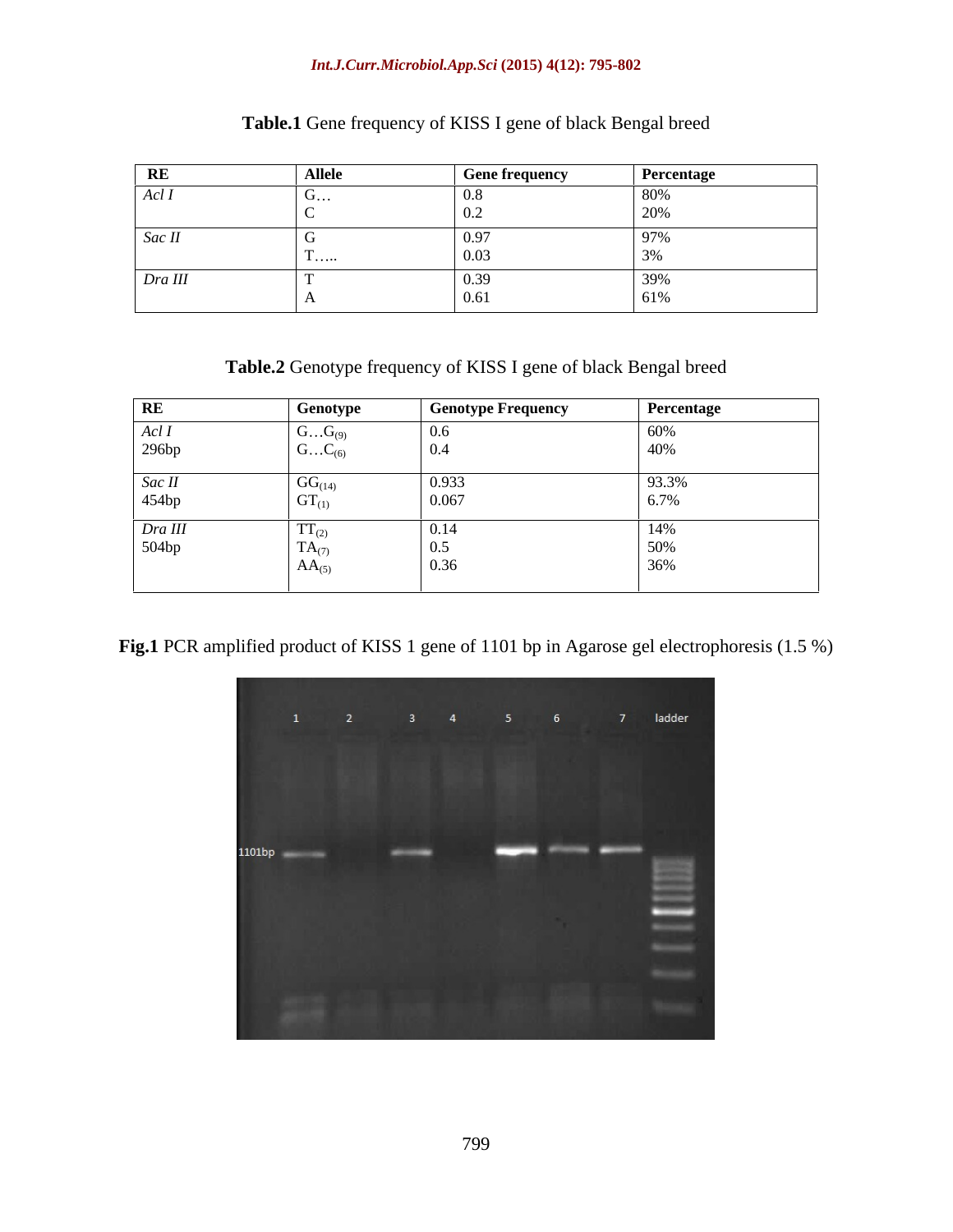**Fig.2** RE digestion ( *Acl I, Sac II* and *Dra III )* of KISS 1 gene of exon 1 and partial Intron 1 (1101bp) in agarose gel electrophoresis (1.5 %)



L1 and L4: GCgenotype; L2 and L5: GT genotype; L3: TA genotype; L6: AA genotype L7: 100bp DNA Ladder

An *et al.* (2013b) also reported two novels allele G and T was high and favoured by the SNP in three Chinese goat breeds i.e., natural selection. From present study it was Xinong Saanen (SN), Guanzhong (GZ) and concluded that three variations in Kiss1 gene Boer (BG) at g.2124 and g.2270. Huijbregts may play an important role in litter size in *et al.* (2012) detected three SNP (c.638 insT, native goat breeds of Black Bengal. Further c.641C>G and c.645G>CA) in the 5 UTR of research on a large size of goat population human KISS1 gene and found the c.645 will be required to confirm the linkage with G $\gt C$  mutation was associated with central increased prolificacy in Black Bengal goats. precocious puberty. Cao *et al.* (2010) reported an association between allele C of the 296 locus and allele deletion of the 1960\_1977 locus of the KISS1 gene and larger litter size in Jining goat. Hou *et al.* biotechnology centre, for providing (2011) identified T2643C and 8\_bp base necessary laboratory facilities and for the deletions (2677 AGTTCCCC) in intron 2 of permission to collect blood sample from the goat KISS1 gene with 82634C showing significant affect on litter size ( $p \le 0.05$ ).

In conclusion, the maximum genotype frequency was found in GG genotype (93%) of Black Bengal goat by *Sac II* RE where as it was minimum for GT allele (6.7%) at the same locus. The genotype frequency of TT,  $\frac{34-37}{2}$ TA and AA was  $14\%$ , 50% and 36% and  $X<sub>p</sub>$  Hou IX Li G et al. (2012) respectively for *Dra III* RE. In present Polymorphism identification in the investigation it was found that frequency of

### **Acknowledgement**

Thanks are due to the Director, Animal biotechnology centre, for providing goat farm.

## **References**

- Abraham A, Thomas N (2012) Role of fecundity genes in prolificacy of small ruminants. J Ind Vet Asso 10: 34-37.
- An XP, Hou JX, Li G et al. (2012). Polymorphism identification in the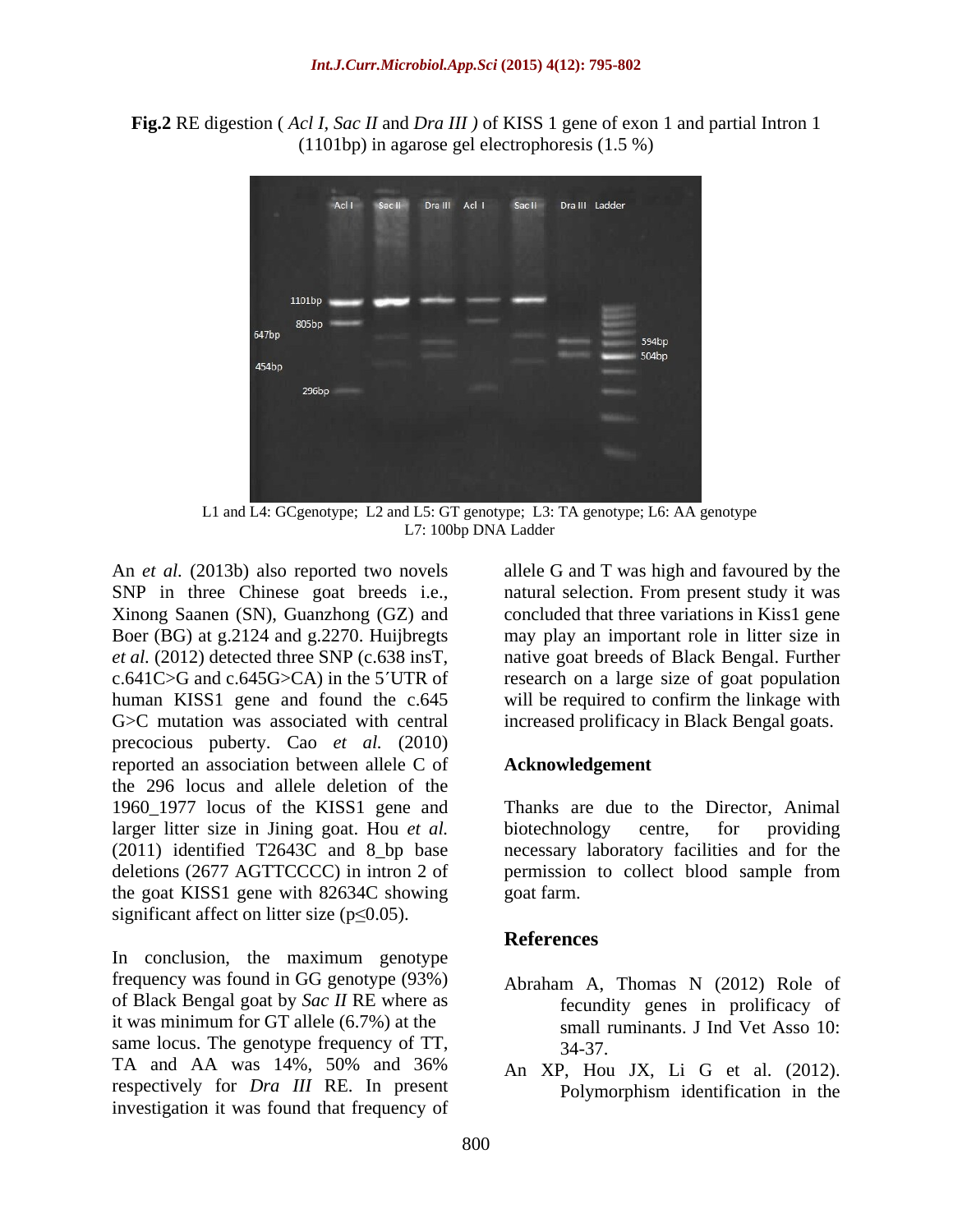goat KITLG gene and association analysis with litter size. Ani Genet

- An XP, Ma T, Hou JX, Fang F, Han P, Yan variants in KISS1 gene and litter size Rep (38): 5189–5197.
- An XP, Han P, Hou J X, Zhao H B, Yan Y and effect of KISS1 gene mutations Rep (39): 4029–4038.
- GNRH1 and GDF9 genes and their
- 
- 
- Chu MX, Lu L, Feng T et al (2011) morphogenetic protein 4 gene and its
- Breeding. Curr Genomics 13(3):
- Dhillo, WS, Chaudhri, OB., Patterson, M, Badman, M. K.,McGowan, B. M., Amber, V., Patel, S., Ghatei, M. A. and Bloom, S. R. (2005) Kisspeptin- 54 stimulates the hypo-thalamic pituitary gonadal axis in human

males. J *Clin Endocrinol Metab*, 90: 6609–6615

- (43)104 107. Feng T, Geng CX, Lange XZ et al (2011) Y, Zhao HB, Wang JG, Cao BY gene and their association with litter (2013) Association analysis between size in Jining Grey goats. Mol Bio Polymorphisms of caprine GDF9 gene and their association with litter Rep (38): 5189–5197.
- in goat. BMC Genet 14:1 6. Feng T, Chu MX, Cao G L et al (2012) et al (2013b) Molecular cloning and gene and their association with litter characterization of KISS1 promoter size in Jining Grey goats. Mol Biol Polymorphisms of caprine POU1F1 Rep (39): 4029–4038.
- on litter size in the goat. Genet Mol Gottsch ML, Cunningham MJ, Smith JT, Res 12 (4): 4308-4316. Popa SM, Acohido BV, Crowley An XP, Hou JX, Zhao HB et al (2013) WF, Seminara S, Clifton DK and Polymorphism identification in goat 5teiner RA (2004) A role for association analysis with litter size. <br>gonadotropin secretion in the mouse. Ani Gen (44): 234 238. Endocrinol 145: 4073-4077. WF, Seminara S, Clifton DK and Steiner RA (2004) A role for kisspeptins in the regulation of
- Cao GL, Chu MX, Fang L, Di R, Feng T, Li Huang DW, Wang JX, Liu QY et al. (2013) N (2010) Analysis on DNA sequence Analysis on DNA sequence of TSHB of KISS-1 gene and its association gene and its association with with litter size in goats. Mol Bio Rep reproductive seasonality in goats. 37 (8):3921-9. Mol Biol Rep (40)1893 1904.
- Cao GL, Chu MX, Fang L, Feng T, Di R, Li Huijbregts L, Roze C, Bonafe G, Houang M, N (2011)Analysis on DNA sequence Le Bouc Y, Carel JC, Leger J, of GPR54 gene and it sassociation with litter size in goats. Mol Biol by polymorphisms of the KiSS1 3 ' Rep (38):3839–3848. Communicated region interfere with Polymorphism of bone G-quadruplex. Mol Cell Le Bouc Y, Carel JC, Leger J, Alberti P, Roux N (2012) DNA the folding of a G-rich sequence into G-quadruplex. *Mol Cell Endocrinol* 351:239-248.
- relationship with litter size of Jining Hou JX, An XP, Wang JG, Song YX, Cui Grey goats. Mol Biol Rep (38): YH, Wang YF, Chen QJ, Cao BY 4315–4320. (2011) New genetic polymorphisms Dekkers CM (2012) Application of of KISS-1 gene and their association Genomics Tools to Animal with litter size in goats. *Small* YH, Wang YF, Chen QJ, Cao BY (2011) New genetic polymorphisms of KISS-1 gene and their association *Ruminant Res* 96:106-110.
	- 207 212. Hou J, An X, Li J, Wang Y, Song Y, Cao B Thompson, EL, Murphy, K. G., and their effects on reproductive (2012) Exploring polymorphisms

traits of the INHA and INH $\beta$ A genes